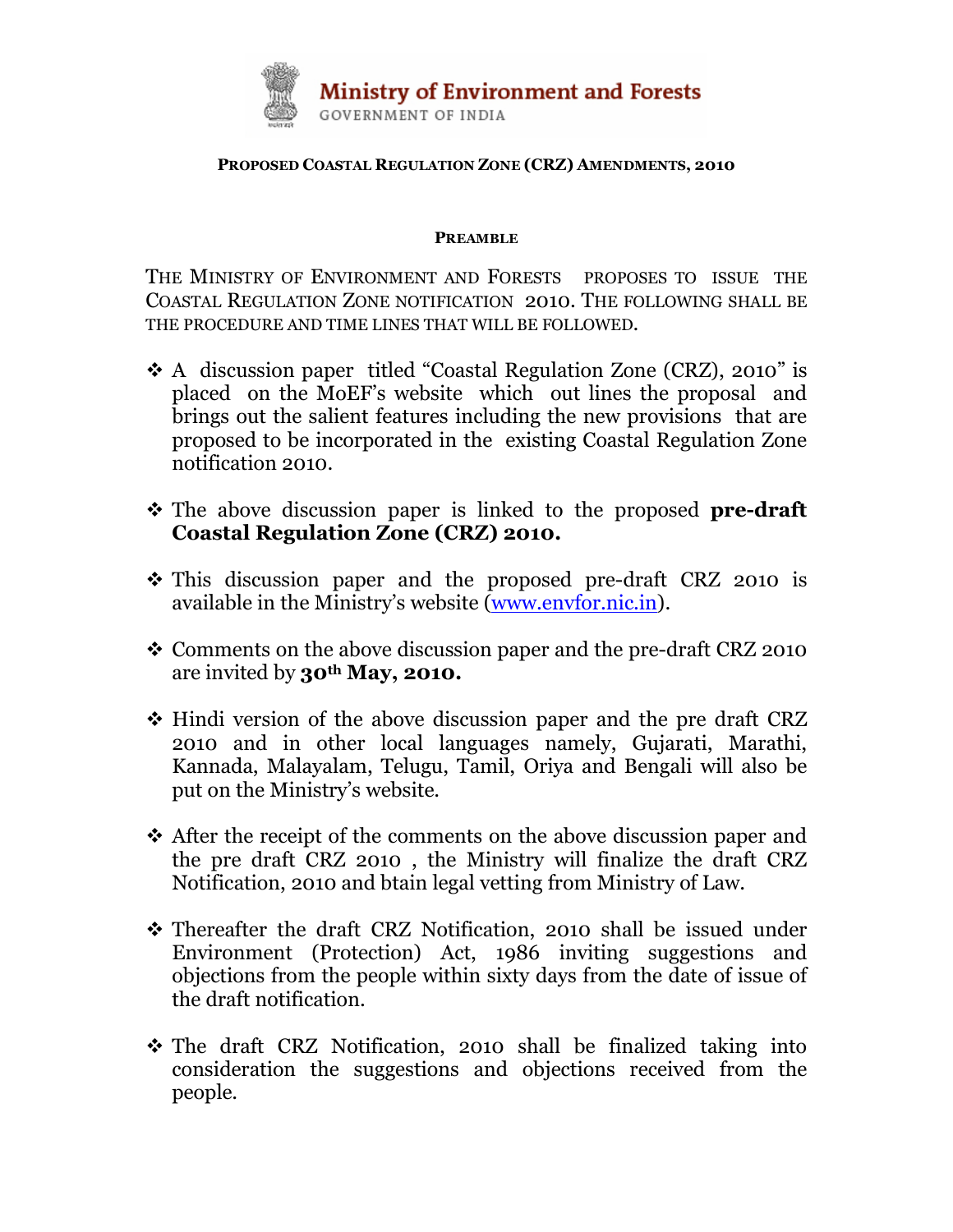

## DISCUSSION PAPER ON COASTAL REGULATION ZONE 2010

India's coastline, which runs for 7,500kms, is inhabited by approximately 25% of our population. Almost all of these individuals live within 50kms of the shoreline. This includes 10 million fisherfolk who depend directly on the sea for their livelihood.

Keeping in view the importance of the coastal environment and the need to protect the coastal ecosystems from the pressures of developmental activities, the Ministry had issued the Coastal Regulation Zone (CRZ) Notification, 1991 under the Environment (Protection) Act, 1986.

This notification, which is still in force, seeks to protect and regulate the use of the land within 500mts of the coast and 100mts along the tidal influenced water bodies. All developmental activities proposed to be located in this zone are regulated under the Notification. It classifies the coastal stretch of the country into CRZ-I (ecologically sensitive areas), CRZ-II (built up municipal areas), CRZ-III (rural areas) and CRZ-IV (Islands of Lakshadweep and Andaman & Nicobar).

The Coastal Regulation Zone Notification, 1991 has been amended almost 25 times since its promulgation. Further, several State Governments and other stakeholders have expressed difficulties in implementing the provisions of the CRZ Notification, 1991.

In order to examine the issues of implementation of the 1991 Notification the Ministry constituted an Expert Committee under the Chairmanship of Prof. M. S. Swaminathan in 2004. The Committee submitted its Report in February, 2005. The main recommendation of this Committee was to issue the draft Coastal Management Zone (CMZ) Notification, 2008 to replace the 1991 Notification.

However the draft CMZ Notification, 2008 attracted a large number of representations especially from the fisherfolk and the local communities. In order to examine the issues raised in these representations, the Ministry constituted another four-member Committee under the Chairmanship of Prof. MS Swaminathan in June of 2009. The Report of the Committee titled "Final Frontier" [and available on the website www.moef.nic.in] was received in the Ministry on 16<sup>th</sup> July, 2009 and was accepted by the Government. The major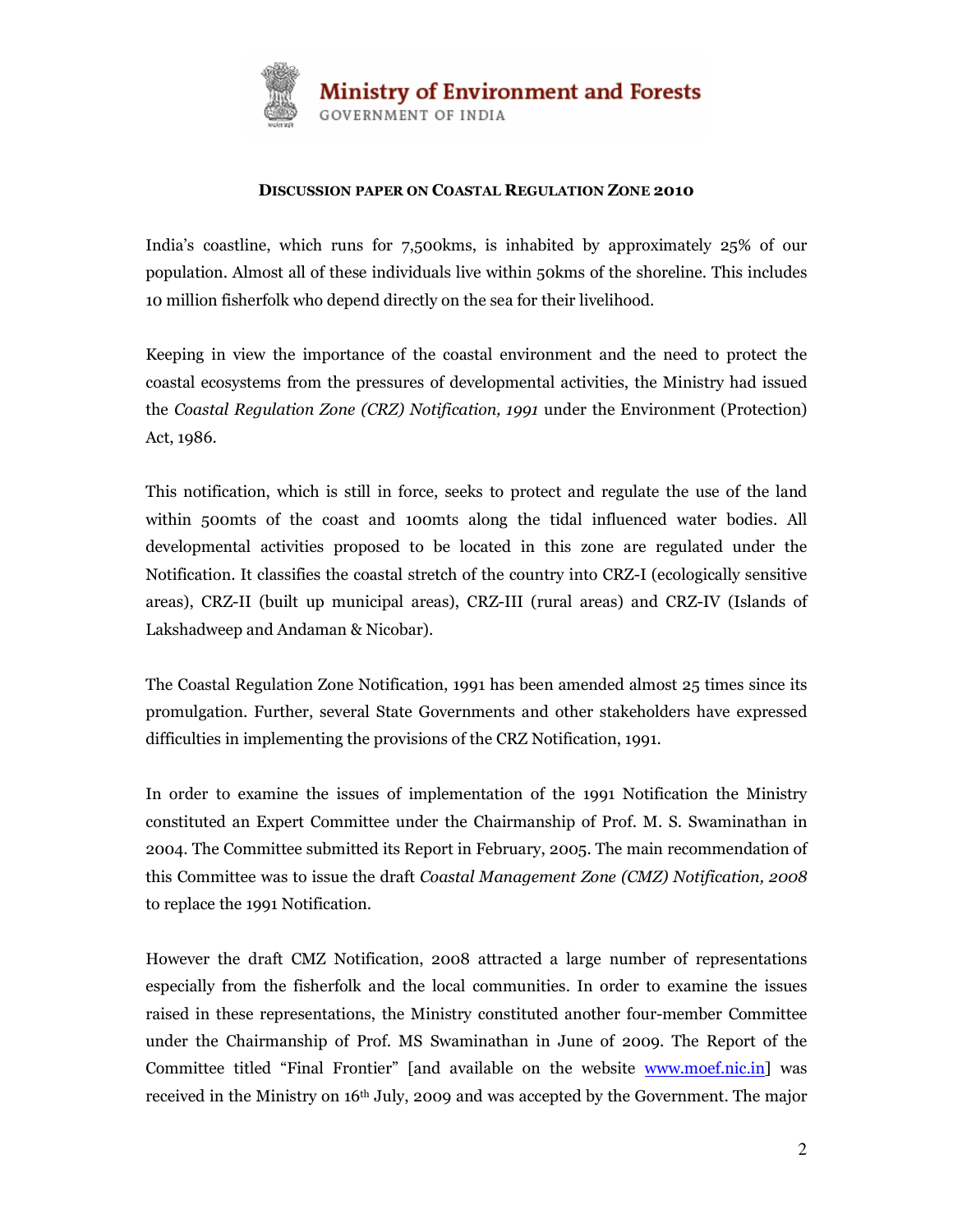

recommendation of the Report was to let the draft CMZ Notification of 2008 lapse and instead strengthen the CRZ Notification of 1991.

In keeping with the above, the MoEF has proposed to take steps for strengthening the CRZ Notification, 1991 in light of the recommendations of the Swaminathan Committee report and the outcome of the consultation process carried out by CEE which includes amending/deleting/inserting certain provisions in the existing notification.

## SUMMARY OF PROPOSED AMENDMENTS TO THE CRZ NOTIFICATION 1991

The following are proposed in the draft CRZ Amendment Notification of 2010.

- I. Inclusion of Aquatic Part: The 1991 Notification does not include the aquatic part in its jurisdiction. Recognizing the importance of the aquatic area in maintaining the functional integrity including the biodiversity in the coastal areas and waters, the aquatic part i.e., sea area upto 12 nautical miles and the water area of 'tidal influenced water bodies' shall be included.
- II. Hazard Mapping Mechanism to be revised: The 1991 Notification does not take into account the coastal hazards including impacts of sea level rise. The hazard mapping based on tides, waves, sea level rise and shoreline change shall be included and provisions to provide adequate safeguards to infrastructures and habitations of local communities incorporated.
- III. Preparation of Action Plans: The 1991 Notification does not lay down adequate measures for the control of pollution. The State and UT Governments shall be directed to prepare an Action Plan to mitigate discharge of untreated waste, effluents, sewage including solid waste in a time bound manner. Necessary budget to deal with pollution related activities shall be provided by the State/UT Government. The Action Plan shall be prepared within six months and submitted to Ministry and after obtaining approval from MoEF, it shall be implemented. CPCB shall monitor the implementation.
- IV. Classification of Erosion-Prone Areas: The 1991 Notification does not provide for restrictions on port development and other foreshore developmental activities along the coasts which are erosion prone. Majority of the erosion being caused is due to anthropogenic activities. Keeping in view this irreversible damage to the coast, a provision shall be incorporated in the Notification which will provide for classifying the coastal stretches into "high erosion areas", "medium erosion area" and "low or stable coast". No projects would be permitted in the high erosion prone areas, while, in the medium erosion prone areas comprehensive EIA shall be stipulated.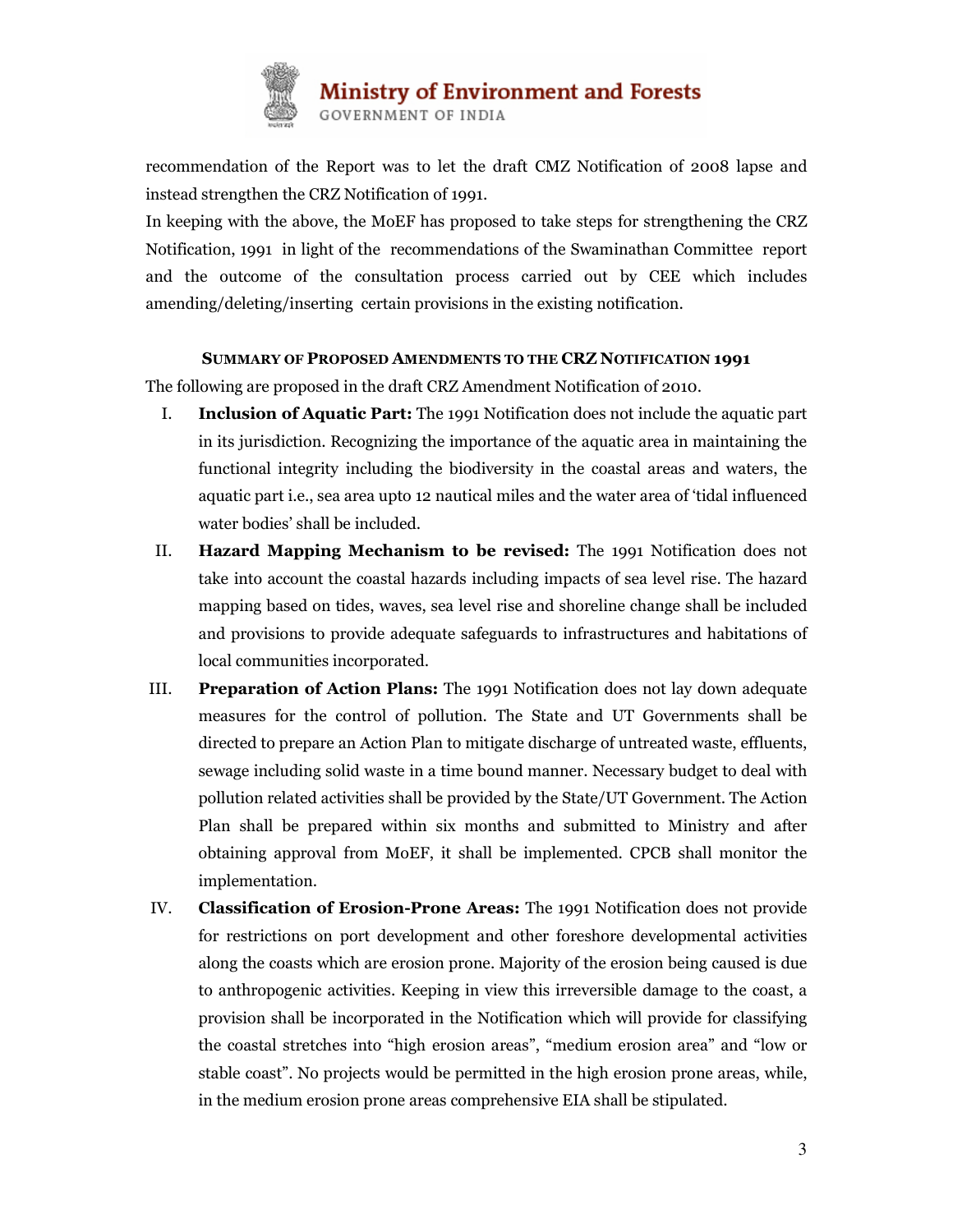

- V. New Classification Scheme: The CRZ Notification has four classifications [CRZ-I (ecologically sensitive areas), CRZ-II (built up municipal areas) CRZ-III (rural areas) and CRZ-IV (Islands of Lakshadweep and Andaman & Nicobar)]. The amendments will re-classify the same as CRZ-I (ecologically sensitive areas), CRZ -II (built up municipal areas), CRZ-III (rural areas), CRZ-IV (aquatic area) and CRZ-V (areas requiring special consideration). For the islands of Lakshadweep and Andaman & Nicobar a special dispensation has been provided in a draft 'Island Protection Zone Notification (March) 2010' (currently inviting suggestions and objections).
- VI. Special Cases: The CRZ notification provides for the uniform regulation of the entire country irrespective of the diversity, socio economic conditions, developmental pressures etc. However, it is proposed, in light of xertain special circumstances, to provide special consideration for the following
	- i. Greater Mumbai and Navi Mumbai Mumbai and Navi Mumbai are one of the most thickly populated coastal areas. The coastal stretch is under tremendous pressure due to various developmental activities. A sizable population of Mumbai and Navi Mumbai live in slums abutting the coastal stretches. These slums are not only polluting the environment but are also at great risk from being so close to the shoreline. About 136 slums areas exist within 500 mts from the coast. Mumbai and Navi Mumbai also have good mangrove areas along the coastal stretches which act as a green buffer. Further, almost the entire city sewage including effluents from industrial units are let out into the creeks and the sea. In view of the above issues, Mumbai and Navi Mumbai require a special dispensation. As recommended in the Swaminathan Committee Report, the new CRZ shall provide for redevelopment of specified buildings in some specified areas. The Private-developer based building projects in CRZ areas shall be considered subject to providing public finance for housing.
	- ii. **Kerala** Kerala has one of the most unique coastal environments wherein more than 300 islands are located within its backwaters. Most of these islands/narrow land strips such as Maruvkad, Challakadavu, Kandakadavu, Puthanthode, Kannamaly, Cheriyakadavu and Kattiparambil are thickly populated. The population density along the coastal areas is around 2,150 persons per sq kms. These islands have been classified as CRZ-I or CRZ-III as per which no development can be taken up in case of CRZ-I and in case of CRZ-III between 0- 200mts, it is a 'No Development Zone'. The entire local communities living in such areas have been requesting the State and the MoEF to provide relaxation to take up construction of dwelling units. There are several court cases pending in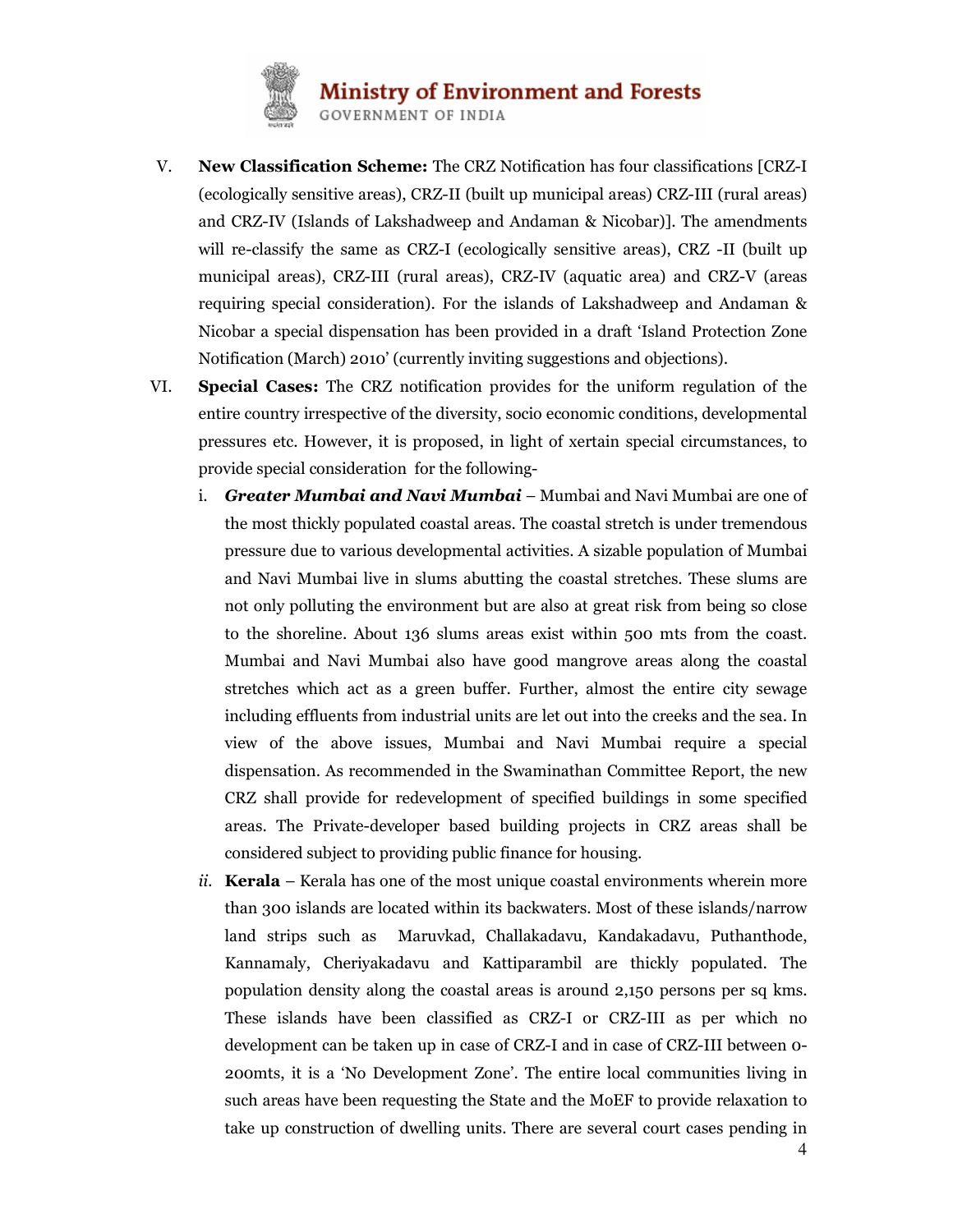

**Ministry of Environment and Forests** 

**GOVERNMENT OF INDIA** 

this regard. In view of the above difficulties and keeping in view the unique geographical area of Kerala a special dispensation for coastal stretches of Kerala is proposed to be provided which will include a 50m 'No Development Zone' along all backwater islands.

- iii. Sunderbans and other ecologically important areas  $-$  Sunderbans is one of the largest mangrove areas in the country with an approximate population of 5 lakhs living within the biosphere. Sunderbans is being affected by the sea level rise. Further, the local communities face hardship due to lack of infrastructure facilities. An integrated management plan is proposed to be drawn up for Sunderbans and such ecologically important areas such as Gulf of Khambat and Gulf of Kutchchh in Gujarat, Malvan, Vasasi- Manori in Maharashtra, Achra-Ratnagiri, Karwar and Coondapur in Karnataka, Vembanad in Kerala, Bhaitarkanika in Orissa, Coringam, East Godavari and Krishna in Andhra Pradesh . These areas would be declared as Critical Vulnerable Coastal Areas (CVCA) for which an integrated management plan prepared with the consultation of local communities
- iv. Goa –The state of Goa is divided into three divisions, the coastal plain, mid upland region and Western Ghats. The upland region close to the Western Ghats are currently occupied by the mining activities, whereas the entire Western Ghats region is identified as one of the Biodiversity hotspot areas and protected under the Wildlife Protection Act 1972. Therefore, separate Goa state specific provisions with stringent regulatory mechanism for sustainable development and ecological protection of coastal areas are to be formulated. The traditional occupation of the population living along the coast is mainly the fishing and allied activities. These fishing communities require basic infrastructure facilities for their livelihood.
- VII. Special Dispensation to certain Biosphere Reserves: The biosphere reserves such as Sunderbans, Chilka, Gulf of Mannar, Peechavaram, Bhitarkanika etc., have sizable local population living within such biospheres. The 1991 Notification restricted all developments in such areas as these biospheres are classified as CRZ-I(i). Special dispensation has been given to Sunderbans alone for certain basic infrastructure facilities. This dispensation would now be provided to other biosphere reserves also.
- 5 VIII. Construction of stilt roads to protect Mangroves in Mumbai: In some of the urban areas classified as CRZ-II, there is large mangrove growth especially in Mumbai, Navi Mumbai, Goa etc. Due to expansion of the urban infrastructure these mangroves are systematically being destroyed especially for laying of peripheral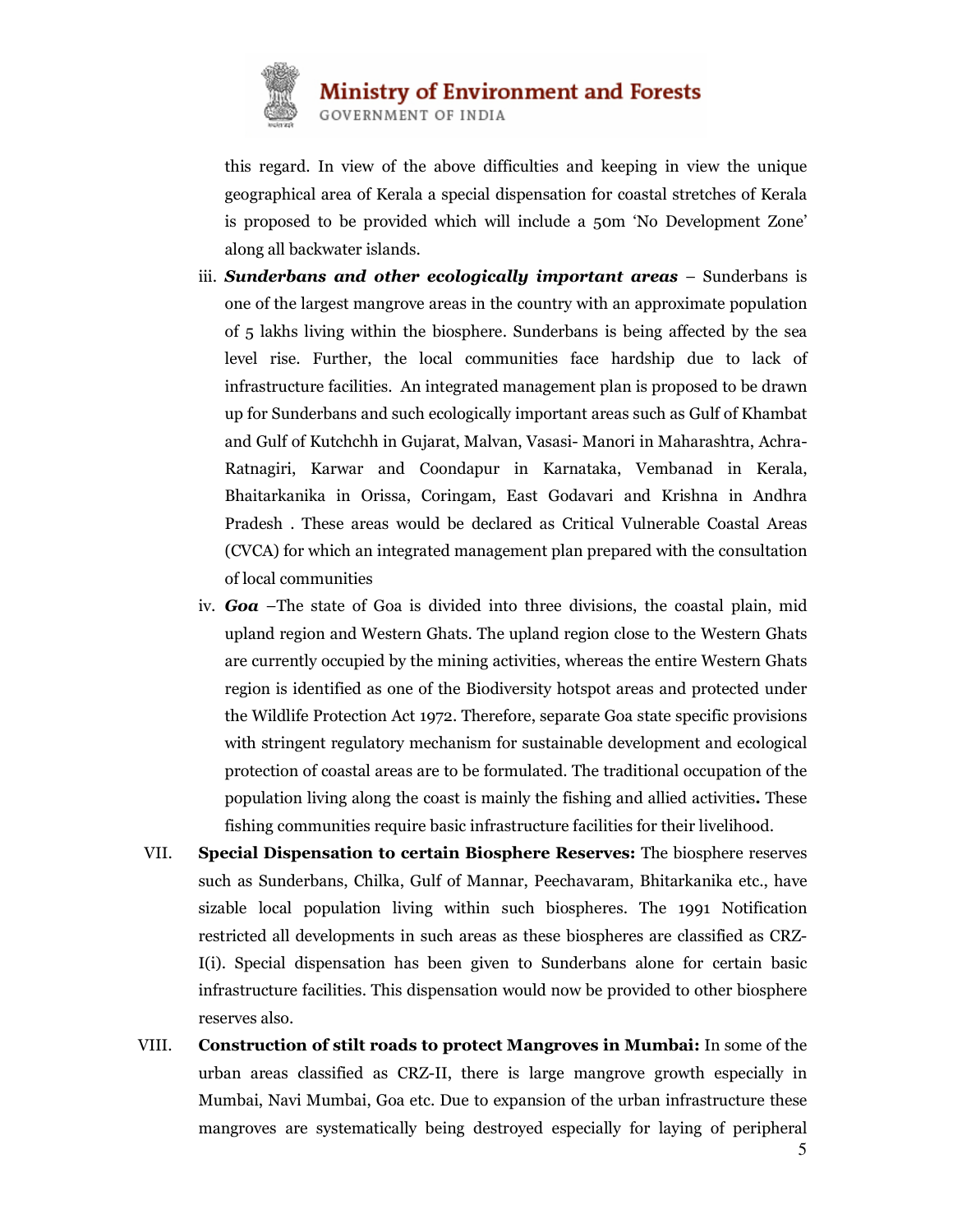

roads or missing links. The amendments will provide for construction of roads on stilts over the mangroves that would not affect the growth of the mangroves and the tidal flow as well. However, no benefit of CRZ-II shall accrue on the landward side of such roads.

- IX. Deadlines for Grant of Clearance: The CRZ Notification does not lay down procedures for clearance of permissible activities. This is causing hardship to the people/project authorities. Further, no time period is stipulated for clearance. To address this issue, procedures have been drawn up and list of documents, studies/report, maps and the forms that need to be filled for obtaining clearance shall be indicated. A fixed time lines shall be provided for considering the project by the State Coastal Zone Management Authority which is forty five days after receipt of all the information and thereafter, sixty days for MoEF/State Government to accord clearance.
- X. Clearance process to be harmonised with EIA 2006 standards: Under the 1991 Notification housing projects less than Rs.5 crores are accorded clearance at the State level and more than Rs.5 crores from MoEF. This has no scientific basis. The new regulation will follow the same procedure as followed under the EIA 2006 i.e., housing projects of more than 20,000 sq mts would be considered under EIA Notification, 2006 (by State Environment Impact Assessment Committee) after being recommended by the concerned CZMA, while for projects less than 20,000 sq mts, would be considered by the concerned State Coastal Zone Management Authority and clearance accorded by the State Government agencies such as Urban Department or Panchayat.
- XI. Post Clearance Monitoring: Adequate emphasis is not give for post clearance monitoring of project. Monitoring procedures and transparency of the compliance to the conditions shall be clearly laid down.
- XII. New Provisions for Enforcement: The 1991 notification does not provide adequate emphasis for enforcement. Necessary provision shall be included in the proposed amendments to identify all the violations in a time bound manner and action initiated by the CZMAs. Powers delegated under Environment (Protection) Act, 1986, to the Authorities especially the State Coastal Zone Management Authority and National Coastal Zone Management Authority shall be indicated in the amendment.
- XIII. Preparation of Coastal Zone Management Plans: There are no guidelines, mapping procedure, scale of maps, methodology, review procedures, ground truthing etc., indicated in the 1991 notification for preparation of these plans. This has led to